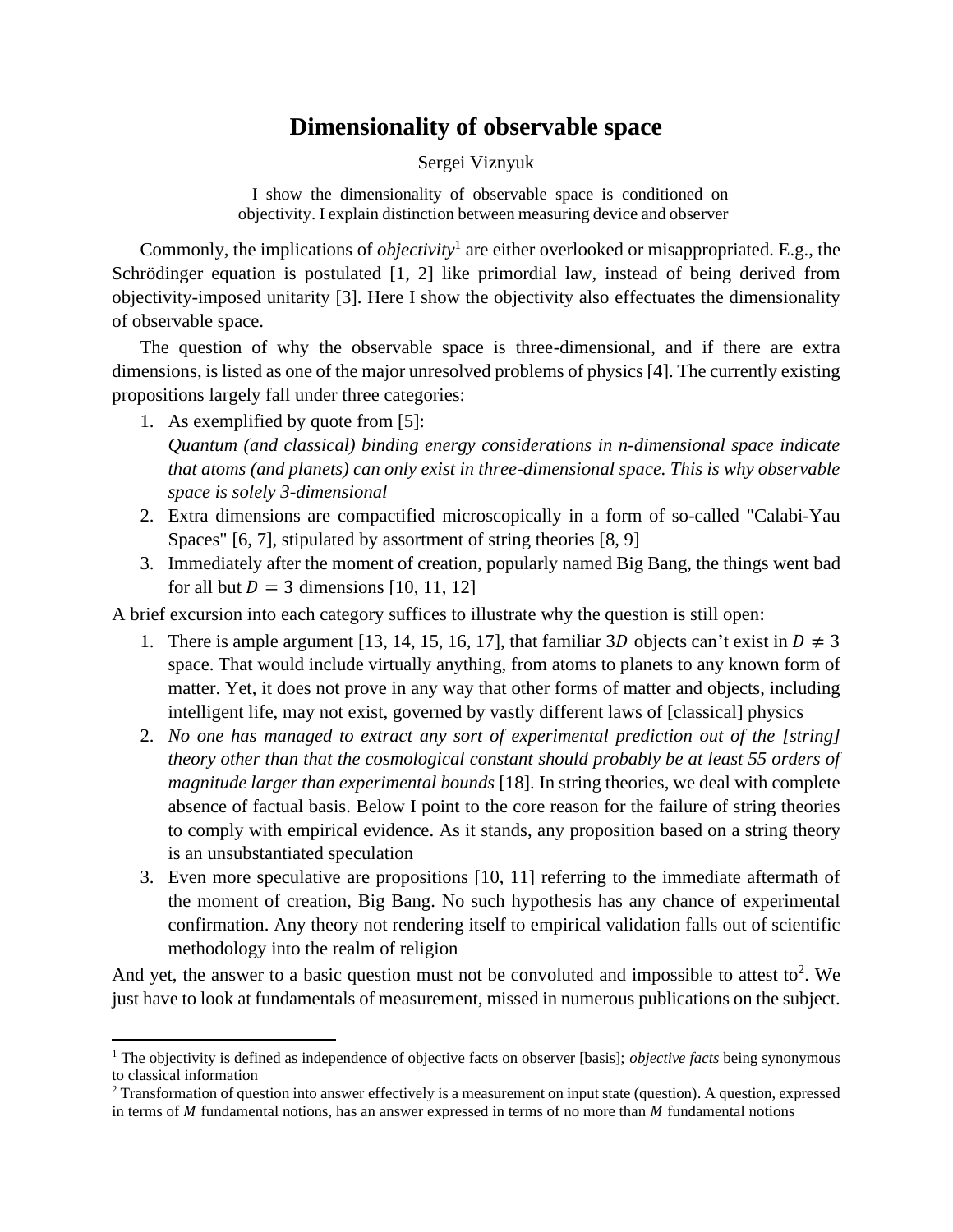It appears to be a common practice to use the term *space[time] dimensionality* [16, 15, 17] with no definition. Authors think the notion is so obvious that providing definition is superfluous. However, operating with undefined notion is even less credible endeavor than theorizing off a false assumption. Therefore, I start with definition. The space dimensionality is the cardinality of complete<sup>3</sup> observation operator basis, which is the max number of mutually orthogonal information-extracting<sup>4</sup> configurations of measuring device<sup>5</sup>. The device configurations **A** and **B** are orthogonal if output  $\vec{A}$  does not convey any information about output  $\vec{B}$ . Formally, the orthogonality condition is:

$$
Tr(A\boldsymbol{B}) = 0 \tag{1}
$$

, where  $A$  and  $B$  are traceless Hermitian operators. The device configuration has to be represented by a traceless operator, because traced part of a Hermitian operator, up to an invariant factor, is identity operator *I*. Since output of *I* is same for any input, *I* does not extract<sup>6</sup> any information. Operator I outcome is the fact<sup>7</sup> of the measurement<sup>8</sup>. Only the traceless part of Hermitian operator extracts information [about input].

The space dimensionality, defined above, is related to cardinality  $M$  of measurement outcomes in *defining representation*<sup>9</sup> [19] of measurement operator. There are  $M^2$  real parameters defining measurement operator. The traceless condition reduces the number of parameters by 1, i.e., the number of real parameters specifying configuration of measuring device is  $M^2 - 1$ . If space dimensionality is D, then, by definition, there are D traceless Hermitian operators  $\{X_i\}$ ; each being orthogonal to other  $D - 1$  operators:

$$
Tr(X_iX_{j\neq i}) = 0 \quad ; \quad 1 \leq i, j \leq D \tag{2}
$$

For a given  $X_i$  the above represents  $D-1$  real linear equations<sup>10</sup>. The non-trivial solution of [\(2\)](#page-1-0), for  $M^2 - 1$  real parameters defining  $X_i$ , only exists if

<span id="page-1-2"></span><span id="page-1-1"></span><span id="page-1-0"></span>
$$
D < M^2 \tag{3}
$$

From [\(3\)](#page-1-1), the max value of  $D$  is  $M^2 - 1$ . It corresponds to the complete measurement operator basis, commonly represented by generalized Gell-Mann operators  $\{\lambda_i\}$  [20, 21]:

$$
X = \sum_{i=1}^{M^2-1} \alpha_i \lambda_i = (r, \sigma)
$$
 (4)

, where

<sup>&</sup>lt;sup>3</sup> The completeness of basis is manifested through group-forming commutator relations [19] between basis operators <sup>4</sup> With measurement defined as extraction of classical information [3]

<sup>5</sup> For now, I consider *measurement* synonymous to *observation*, to avoid introducing any awkward terminology, such as, e.g., "observation device". Few paragraphs down I shall draw a distinction between measurement and observation <sup>6</sup> Operator *I* is perfectly able to distinguish orthogonal inputs  $x, y$ , since  $\langle x|I|y\rangle = 0$ . It's just not able to encode its output as classical information, because output of *I* is the same for any input:  $\langle \chi | I | \chi \rangle = \langle \gamma | I | \gamma \rangle = 1$ . The informationproducing measurement can only be performed by operator whose output is different for different inputs

 $\bar{7}$  A competed measurement event, e.g., a click of a particle detector, implicitly includes  $\bf{I}$  [29]

<sup>&</sup>lt;sup>8</sup> Sometimes it is incorrectly stated [19] that  $\vec{l}$  is "do nothing" operator

<sup>9</sup> Also called the *fundamental* representation [30]

<sup>&</sup>lt;sup>10</sup> Trace of a product of two Hermitian operators is always real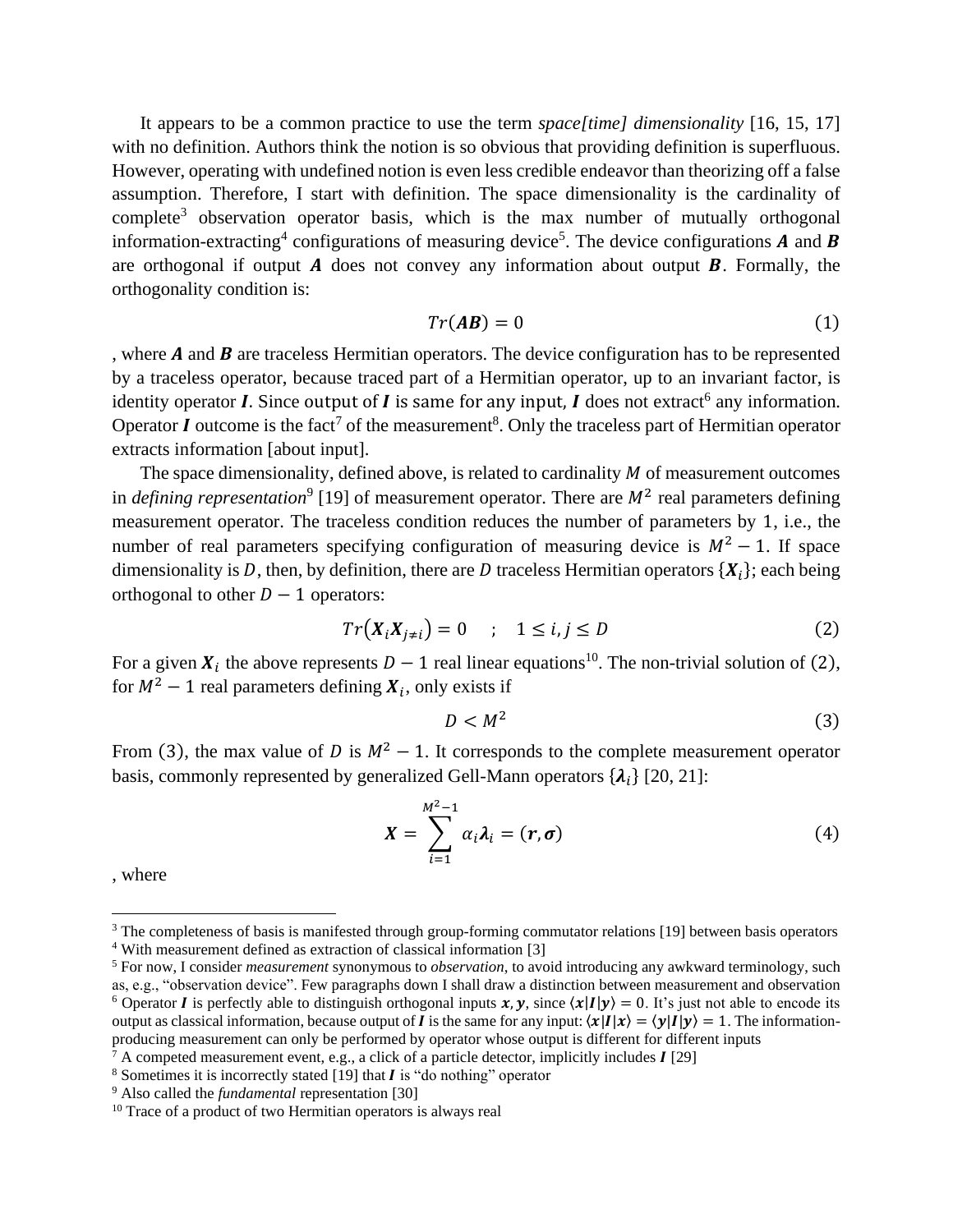$$
Tr(\lambda_i \lambda_j) = 2\delta_{ij} \; ; \; \alpha_i = Tr(X\lambda_i)/2 \tag{5}
$$

$$
\mathbf{r} \equiv 2 \cdot (\alpha_1, \dots, \alpha_{M^2 - 1}) \quad ; \quad \mathbf{\sigma} \equiv (\lambda_1, \dots, \lambda_{M^2 - 1})/2 \tag{6}
$$

Thus, the space dimensionality is:

<span id="page-2-0"></span>
$$
D = M^2 - 1 \tag{7}
$$

It immediately follows, D can only take values  $D = 0.3,8,15$  ... [22]. Other numbers of spatial dimensions, as proposed by now largely defunct theories, such as Kaluza-Klein [23] ( $D = 4$ ) or *M*-theory [6, 18, 12] ( $D = 10$ ) do not correspond to a complete measurement basis, and, therefore, do not make a *space<sup>11</sup>*. E.g., there is no 2D space, since two information-extracting operators do not make a complete basis. Any 2D or 1D model implies projection from  $D = 3,8,15, ...$ 

Everyday experience points to the fact that we live in  $D = 3$  space, corresponding to  $M = 2$ , i.e., qubit measurement basis. The unambiguous relations:  $false = -true$ ;  $left = -right$ ;  $top = -bottom$ ; not exist =  $-exist$ , where minus sign means *objectively opposite*, are only possible in  $M = 2$  basis. Had we lived in  $M = 3$  world, there would be  $D = 8$  spatial dimensions, mandating different laws of classical physics [16]. None of the known states of matter or objects would exist [17]. Furthermore, in  $M > 2$  world nothing could be objectively ascertained, as one cannot unambiguously assign *true/false* to  $M > 2$  mutually exclusive measurement outcomes, similar to how we routinely assign  $true = 1$  and  $false = 0$  in  $M = 2$  basis. Unlike  $SO(3) \rightarrow$  $SU(2)$  map, the  $SO(D)$  transformations, which include spatial rotations, do not homomorphically map<sup>12</sup> onto  $SU(M)$ , for  $M > 2$ . It means, the extracted by measurement information, expected to be objective, for observer living in  $D > 3$  space, depends on orientation of observer basis. Consequently, there is no objectivity in  $M > 2$  world, and therefore, could not be an observer<sup>13</sup>.

Having inferred that observer, as a notion, can only exist in  $D = 3$  space, I thus arrived at *anthropic principle* [24, 25, 13]. Yet it does not mean the measurement basis is limited to  $M = 2$ . There is no reason<sup>14</sup> to pick any particular M over  $M' > M$ , given  $SU(M)$  transformation group is a subgroup of a bigger  $SU(M')$ . Measurements in all  $M = 1,2,3,4, ...$  bases are legitimate and, therefore, omnipresent. What happens to dimensions other than those corresponding to  $M = 2$ basis? For  $M = 1$  the answer is obvious: measurement in  $M = 1$  basis results in the same outcome for any input, and, therefore, produces no information to observe, i.e., no dimension,  $D = 0$ . For  $M > 2$  bases I could resort to a primitive interpretation of anthropic principle, by stating that the known world is not feasible in  $D \neq 3$ , and thus claim "explanation" why we only see  $D = 3$ dimensions. This is how many authors  $[17, 5, 15, 13, 16, 14]$  approach the subject<sup>15</sup>. However, the anthropic principle is not an exercise in tautology or circular reasoning. At the base of anthropic principle is the presence of observer, which implies objectivity. The objectivity signifies

<sup>&</sup>lt;sup>11</sup> The space is defined as real vector space of measurement basis operators, i.e., the space of vectors  $\bm{r}$  in [\(4\)](#page-1-2)

<sup>&</sup>lt;sup>12</sup> SO(D) is defined by  $(D^2 - D)/2 = (M^4 - 3M^2 + 2)/2$  real parameters, while SU(M) is by  $M^2 - 1$ . They are equal only for  $M = 2$ 

 $13$  The notion of observer is meaningless vis-a-vi observed world if outcome of observation is not objective

<sup>&</sup>lt;sup>14</sup> There is no physical basis for *standard model* stopping at  $SU(3)$ , apart from the math becoming intractable and results uninterpretable, for higher

<sup>&</sup>lt;sup>15</sup> From [14]: *In the absence of a truly convincing argument* [about space dimensionality] *however we may rely instead on anthropic reasoning*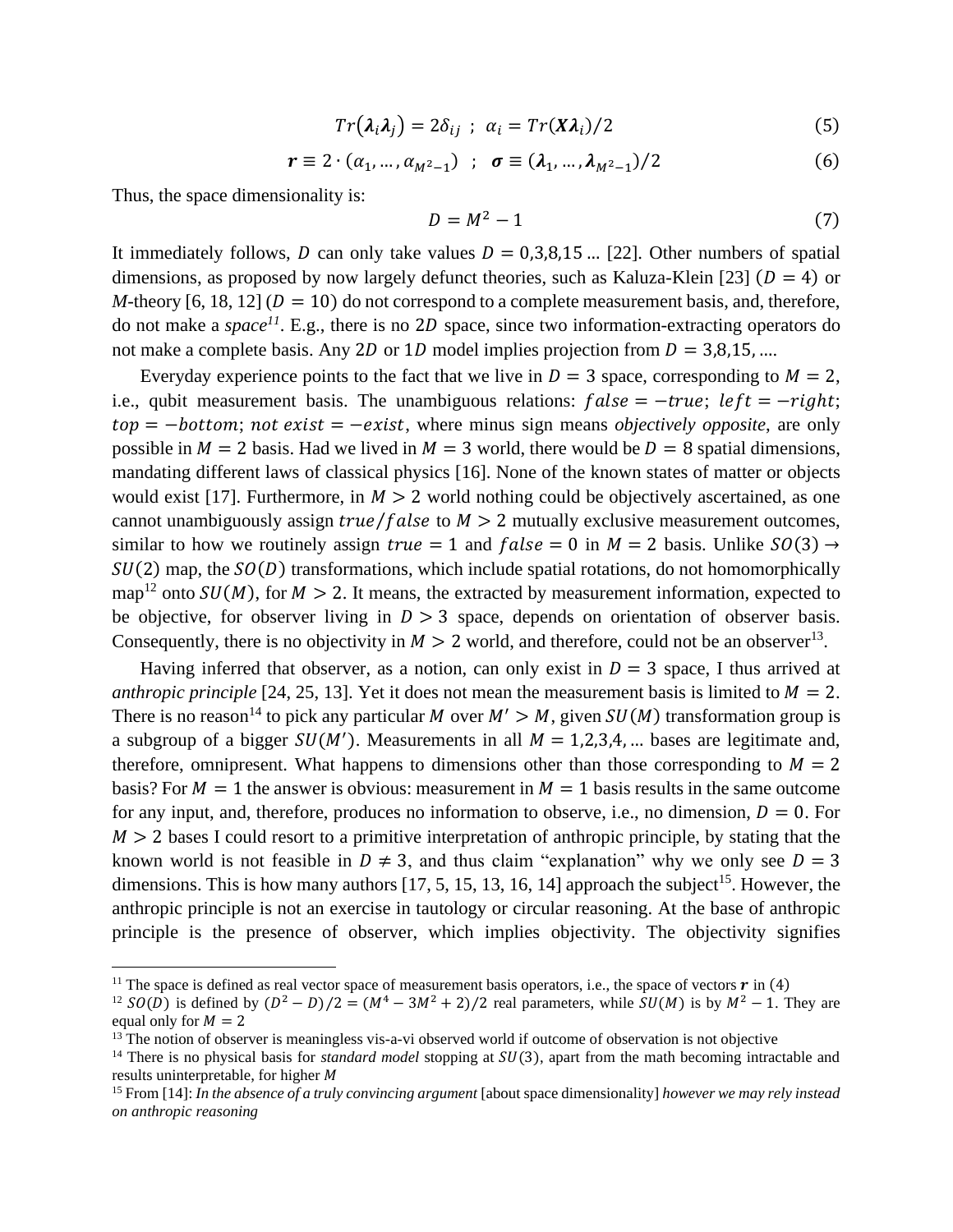invariance of extracted by measurement classical information, formally enforced through unitarity [3, 26]. This is where comes the difference between measurement and observation. The measurement transforms quantum information into classical. Quantum and classical information are not invariants of measurement, only their sum is  $[26]$ . Contrary to some statements<sup>16</sup>, the observer is not the measuring device. The observer only deals with extracted by measurement classical information, in a form of various classical objects, which make up the objective reality. The *representation* of classical information in observer basis (*O*-basis) is the *observation*. Unlike measurement, the observation conserves both quantum and classical information<sup>17</sup>. The information extracted by measurement in any  $M$ -basis, is represented, i.e., observed, in  $O$ -basis. Therefore, the dimensionality of observable space is the cardinality of observation operator basis, not of measurement operator basis. I prove below, the common  $O$ -basis for information extracted by measurements in all  $M > 1$  bases can only be of cardinality  $0 = 2$ , and corresponding space dimensionality [\(7\)](#page-2-0) can only be  $D = O^2 - 1 = 3$ .

All basis operators  $\{\lambda_i\}$  in [\(4\)](#page-1-2) only have 2 distinct non-zero eigenvalues for any  $M > 1$  basis. Among  $\{\lambda_i\}$  are  $M-1$  commuting, i.e., simultaneously diagonalizable. These diagonal operators are encoding operators. They unambiguously assign input eigenstate a classical outcome - an eigenvalue (encoding symbol), whenever there is an output, i.e., non-zero eigenvalue. A measurement, whose output (a classical information) is encoded as one of 2 distinct symbols is effectively the measurement on [generalized] qubit<sup>18</sup>. The outcome of a measurement in  $M$ -basis is thus encoded as tensor product of outcomes of measurement on  $M - 1$  qubits. E.g., the possible outcomes { $a, b, c, d$ } of a measurement in  $M = 4$  basis are encoded<sup>19</sup> as:

$$
a = A \otimes A \otimes A \quad ; \quad b = A \otimes A \otimes B \quad ; \quad c = A \otimes B \otimes B \quad ; \quad d = B \otimes B \otimes B \tag{8}
$$

, where  $\{A, B\}$  are qubit measurement outcomes. Effectively, the cardinality M of measurement outcomes is the number of ways to distribute  $N$  identical inputs into  $O$  distinct observation bins. Therefore, the common O-basis for measurements in all  $M > 1$  bases, has to satisfy:

<span id="page-3-0"></span>for a given 0 and 
$$
\forall
$$
(*M* > 1)  $\exists$ (*N* > 0) : *M* =  $\frac{(N+0-1)!}{N!(0-1)!}$  (9)

The above holds only if  $0 = 2$ . Q.E.D.

I have proved  $D = 3$  is the only dimensionality of observable space wherein the existence of observer, and observation of outcomes of a measurement in all cardinality  $M$  bases is possible. The 3D dimensionality is effectuated by [objective] representation of classical information extracted by measurements in all cardinality  $M$  bases. I have shown the outcome of a measurement in any M-basis is a tensor product of outcomes of a measurement on  $M - 1$  generalized qubits. I have explained the distinction between measurement and observation. The objectivity-imposed

<sup>16</sup> From [13]: *Even quantum mechanics, which supposedly brought the observer into physics, makes no use of intellectual properties; a photographic plate would serve equally well as an 'observer'*

 $17$  That answers the question, if, by observing Moon, we make its wave function collapse; or if there was a sound of a tree falling, if no one listened

<sup>&</sup>lt;sup>18</sup> In  $M = 3$  case, the definition of generalized qubit measurement operator effectively merges definitions of isospin and hypercharge operators, since both have 2 distinct non-zero eigenvalues

 $19$  The order of qubits in tensor products [\(8\)](#page-3-0) is irrelevant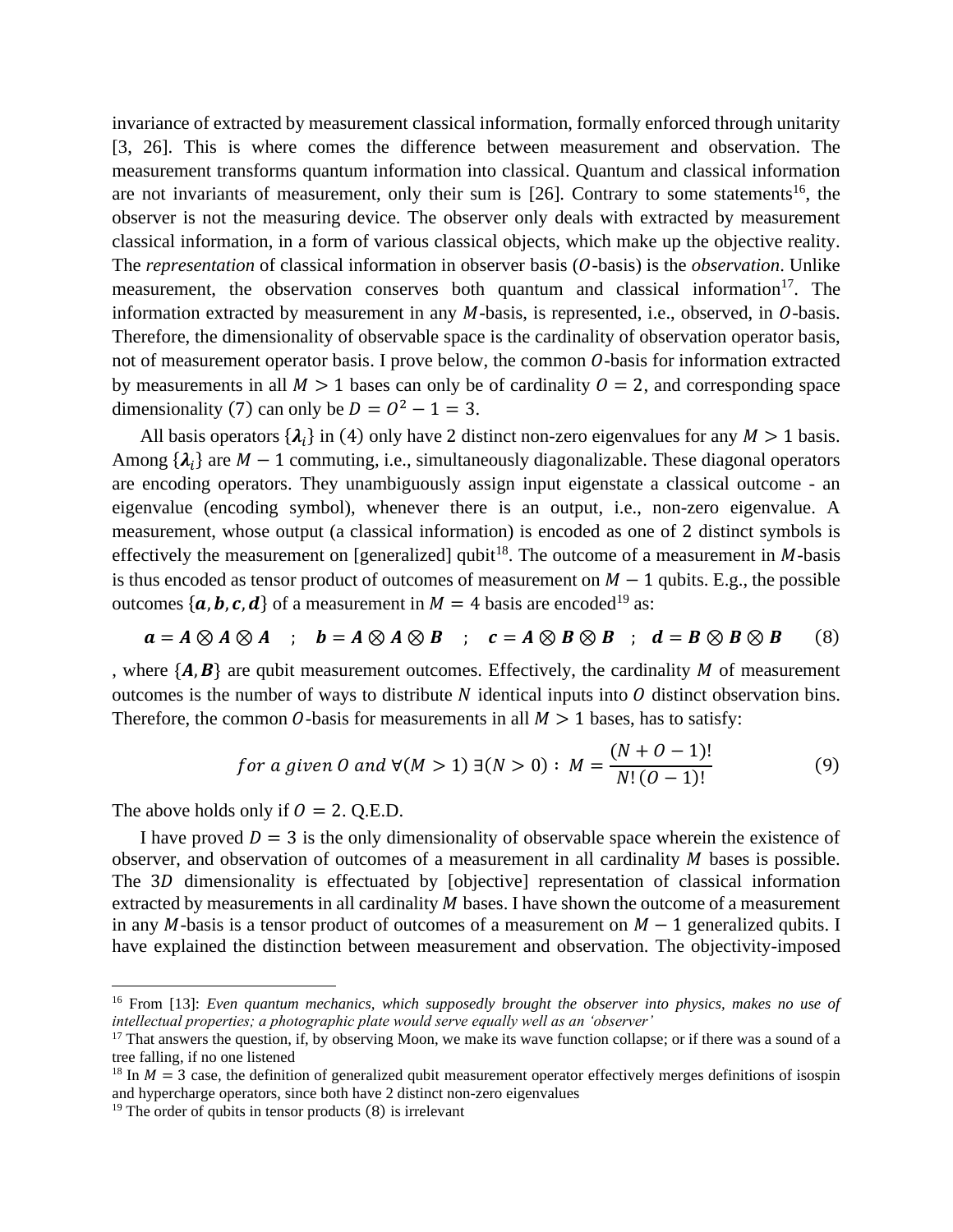unitarity [3] may only pertain to transformation of observation basis, not necessarily to transformation of measurement basis (configuration of measuring device). In accordance with everyday experience, the observation basis is expected to transform under  $M$ -dimensional representation of  $SU(2)$  group [27], [locally] isomorphic to  $SO(3)$  [28]. The configuration of measuring device is not under such restriction, and, generally, is expected to only abide the intertwist relation [26]:

<span id="page-4-0"></span>
$$
TX' = XT \tag{13}
$$

, where  $X$  and  $X'$  are device configurations measuring the same input, and  $T$  is transformation from X to X'. The unitarity of T follows from [\(13\)](#page-4-0) only if  $M = 2$  and  $det(T) \neq 0$  [26].

## **References**

- [1] M. Nielsen and I. Chuang, Quantum Computation and Quantum Information, Cambridge University Press, 2010.
- [2] M. Kober, "Copenhagen Interpretation of Quantum Theory and the Measurement Problem," *arXiv:0905.0408 [physics.hist-ph],* 2009.
- [3] S. Viznyuk, "The origin of unitary dynamics," 2020. [Online]. Available: https://www.academia.edu/44809958/The\_origin\_of\_unitary\_dynamics.
- [4] "List of unresolved problems in physics," Wikipedia, [Online]. Available: https://en.wikipedia.org/wiki/List\_of\_unsolved\_problems\_in\_physics. [Accessed 12 2021].
- [5] M. Rabinowitz, "Why Observable Space Is Solely Three Dimensional," *arXiv:1502.04989 [physics.gen-ph],* 2014.
- [6] M. Duff, "M-Theory (the Theory Formerly Known as Strings)," *arXiv:hep-th/9608117,*  1996.
- [7] B. Greene, "String Theory on Calabi-Yau Manifolds," *arXiv:hep-th/9702155,* 1997.
- [8] R. Hedrich, "String Theory From Physics to Metaphysics," *arXiv:physics/0604171 [physics.hist-ph],* 2006.
- [9] T. Weigand, "Introduction to String Theory," *https://www.thphys.uniheidelberg.de/courses/weigand/Strings11-12.pdf,* 2011.
- [10] J. Gonzalez-Ayala and F. Angulo-Brown, "Is the  $(3 + 1) d$  nature of the universe a thermodynamic necessity," *arXiv:1502.01843 [gr-qc],* 2015.
- [11] S. Kim, J. Nishimura and A. Tsuchiya, "Late time behaviors of the expanding universe in the IIB matrix model," *arXiv:1208.0711 [hep-th],* 2012.
- [12] F. Klinkhamer, "M-theory and the birth of the Universe," *arXiv:2102.11202 [hep-th],*  2021.
- [13] J. Barrow and F. Tipler, The anthropic cosmological principle, Oxford: Oxford University Press, 1986.